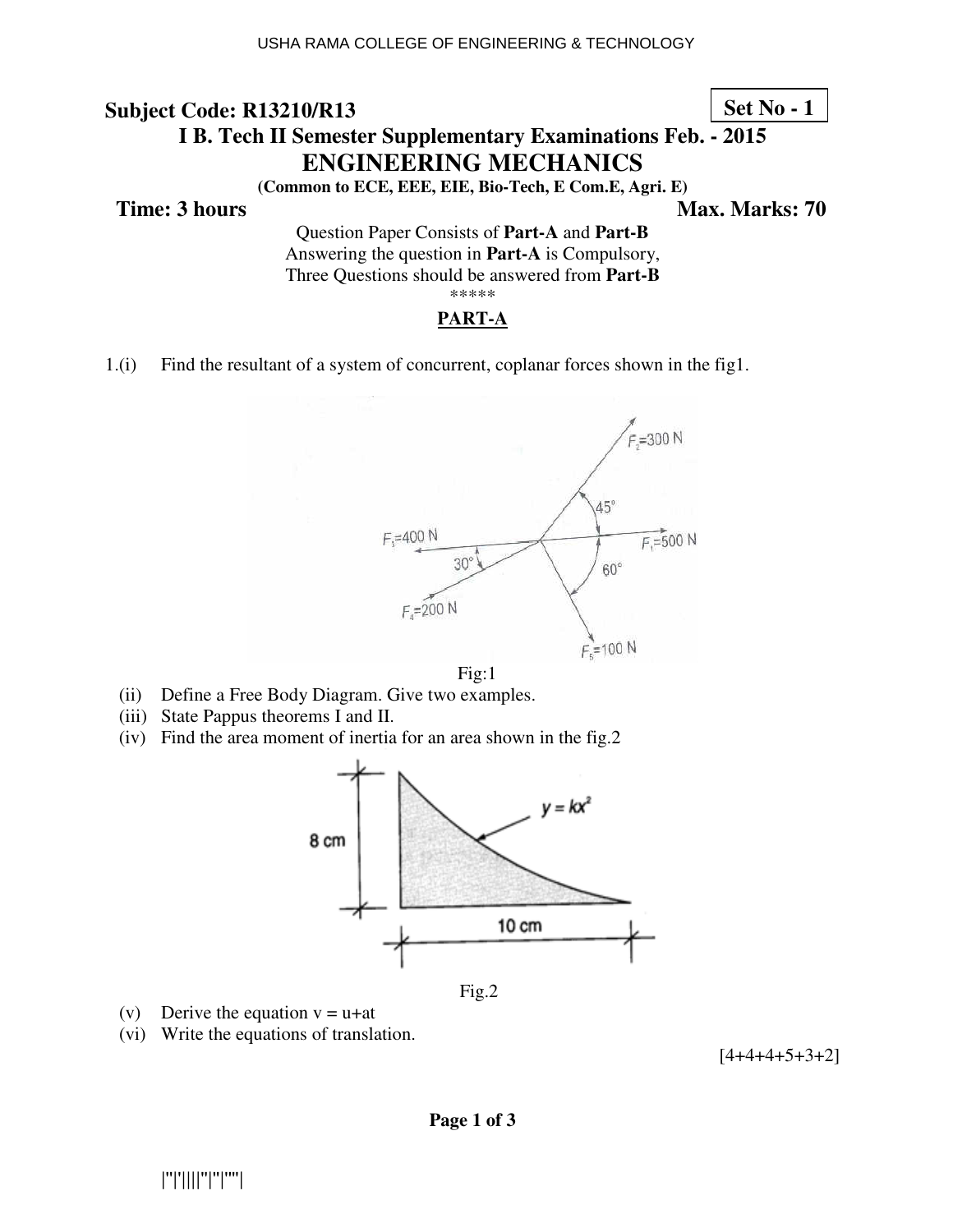#### USHA RAMA COLLEGE OF ENGINEERING & TECHNOLOGY

### **Subject Code: R13210/R13**

## **Set No - 1**

#### **PART –B**

2.(a) Two identical rollers, each of weight 80N are supported by an inclined plane and a vertical wall as shown in the fig.3.Determine the reactions at the points of supports A,B and C assuming all the surfaces to be smooth. Also find the reaction forces between the spheres.





(b) State and explain Parallelogram law of forces.

 $[10+6]$ 

- 3. Three cylinders each weighing 100 N and 18cm in diameter are placed in a channel of which is rectangular in section as shown in fig.4.
	- (i) Determine the pressure exerted by the cylinder A on B at the point of contact.
	- (ii) What are the pressures exerted by the two bottom cylinders at the base of the channel and walls at the point of contact.



Fig.4

**Page 2 of 3**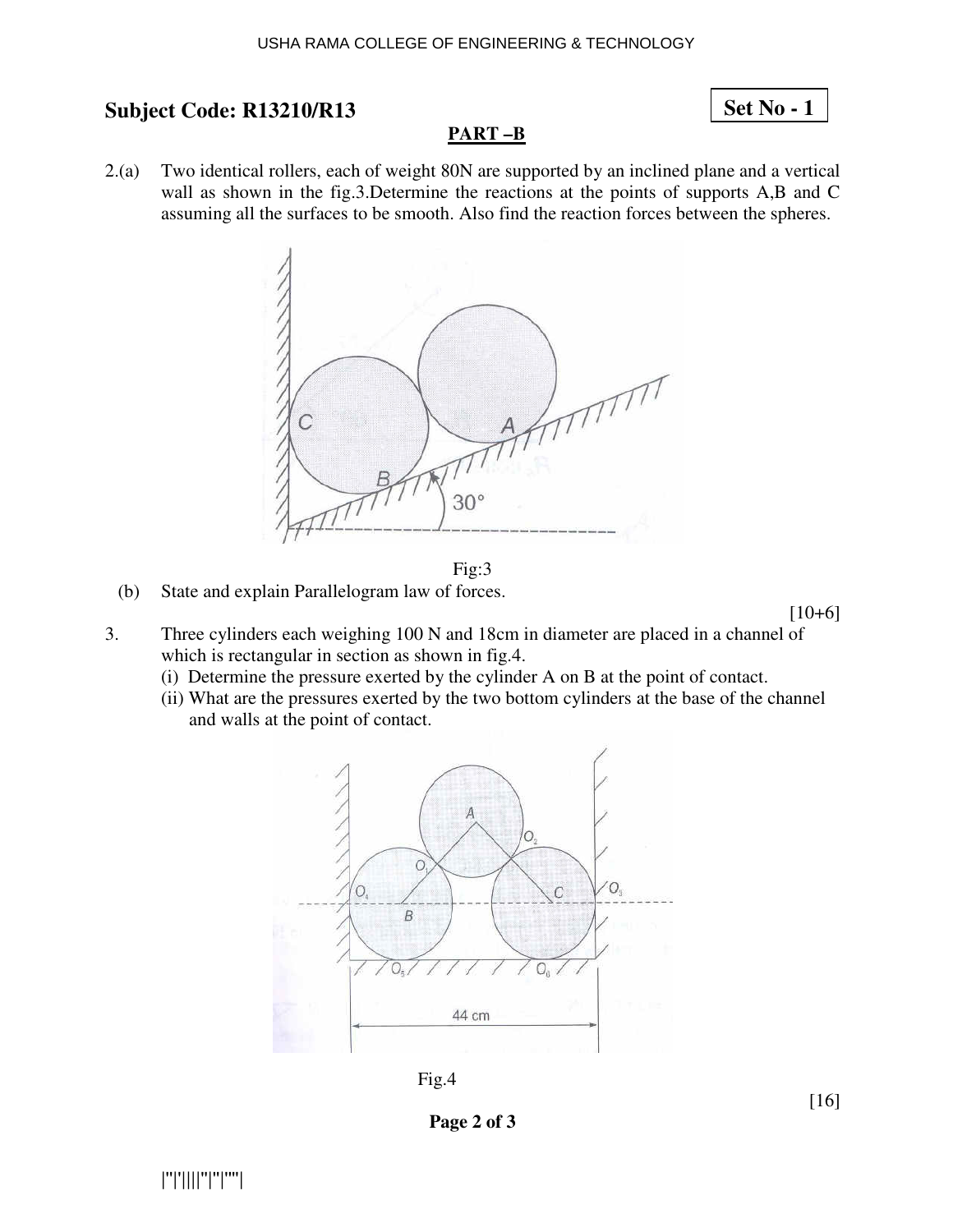## **Set No - 1**

4.(a) Locate the centroid for the shaded area shown in the fig.5.





- (b) Determine the centroid of the triangle (b x h) about the base from basic principles.
- $[10+6]$ 5. Derive the mass moment of inertia of a solid cylinder of radius R and height h about the centroidal axes.
- 6.(a) Derive work energy equation for translation?
- (b) Explain the law of conservation of energy.
- 7.(a) Prove that the tension in the cable supporting a lift, when lift is moving up is given by  $T = W [1+a/g]$ 
	- (b) Explain the terms momentum of a body and angular momentum of a body.

[10+6]

[16]

[8+8]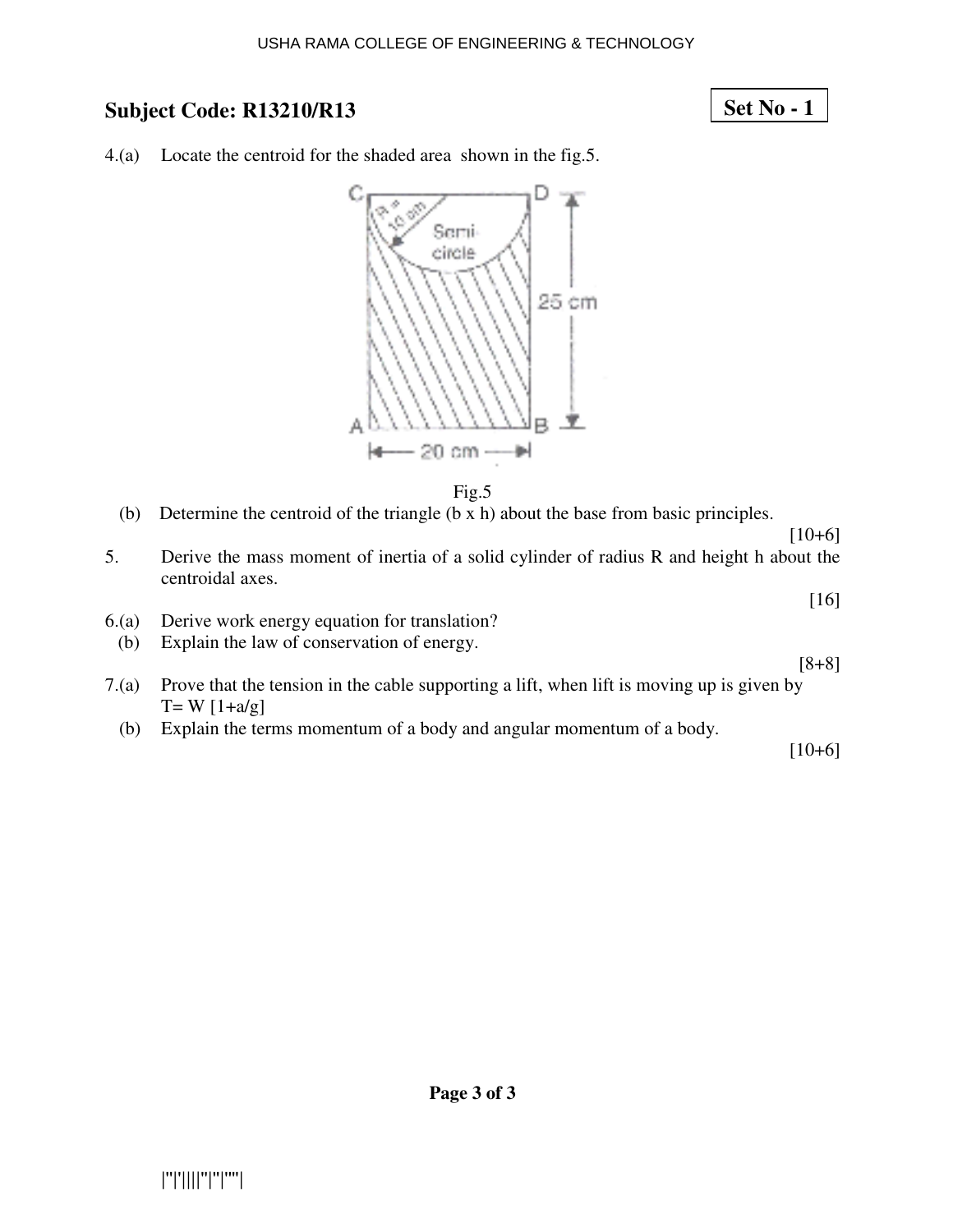#### **Set No - 2**

# **I B. Tech II Semester Supplementary Examinations Feb. - 2015 ENGINEERING MECHANICS**

**(Common to ECE, EEE, EIE, Bio-Tech, E Com.E, Agri. E)** 

**Time: 3 hours** Max. Marks: 70

Question Paper Consists of **Part-A** and **Part-B** Answering the question in **Part-A** is Compulsory, Three Questions should be answered from **Part-B** \*\*\*\*\*

#### **PART-A**

1.(i) Find the reaction force on a particle shown in the fig1.





- (ii) Define centriod and centre of gravity, with examples.
- (iii) State and prove Lami's theorem.
- (iv) Find the area moment of inertia of a semicircle of radius R about its diametrical axis
- (v) Derive the equation  $S=$  ut + 2  $\frac{1}{2}$  at<sup>2</sup>
	- (vi) Write the equations of K.E and P.E.

 $[4+4+4+5+3+2]$ 

#### **PART –B**

2.(a) Two identical rollers, each of weight 100N are supported by an inclined plane and a vertical wall as shown in the fig.2. Determine the reactions at the points of supports A, B and C assuming all the surfaces to be smooth. Also find the reaction forces between the spheres.



**Page 1 of 3**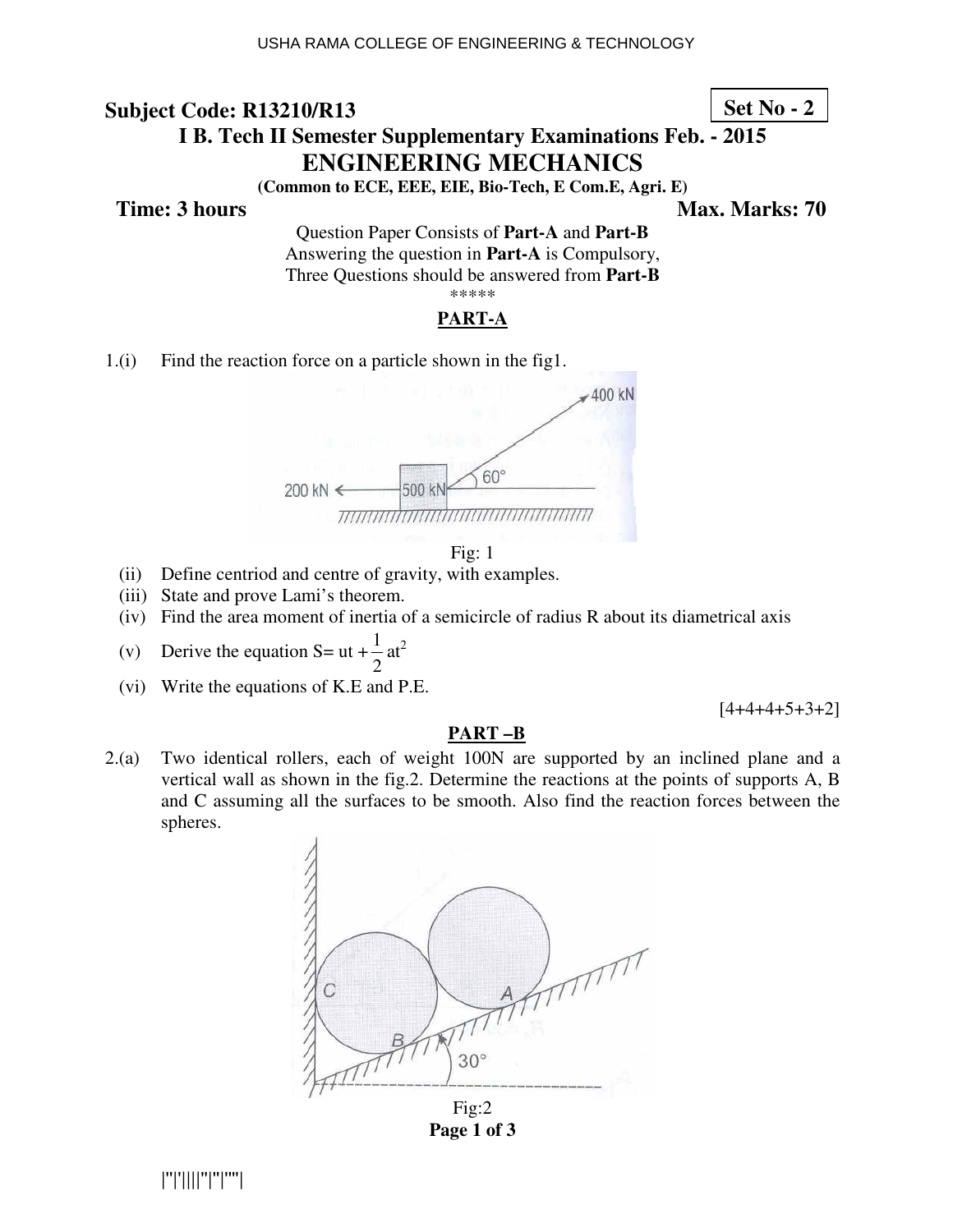#### USHA RAMA COLLEGE OF ENGINEERING & TECHNOLOGY

## **Subject Code: R13210/R13**

- 2.(b) Define coefficient of friction and cone of friction.
- 3. Three cylinders each weighing 80 N and 16cm in diameter are placed in a channel of which is rectangular in section as shown in fig.3.
	- (i) Determine the pressure exerted by the cylinder A on B at the point of contact.
	- (ii) What are the pressures exerted by the two bottom cylinders at the base of the channel and walls at the point of contact.



4.(a) Locate the centroid for the shaded area shown in the fig.4.



Fig.4

(b) State and prove Pappus theorems I and II.

[8+8]

 $[10+6]$ 

**Set No - 2**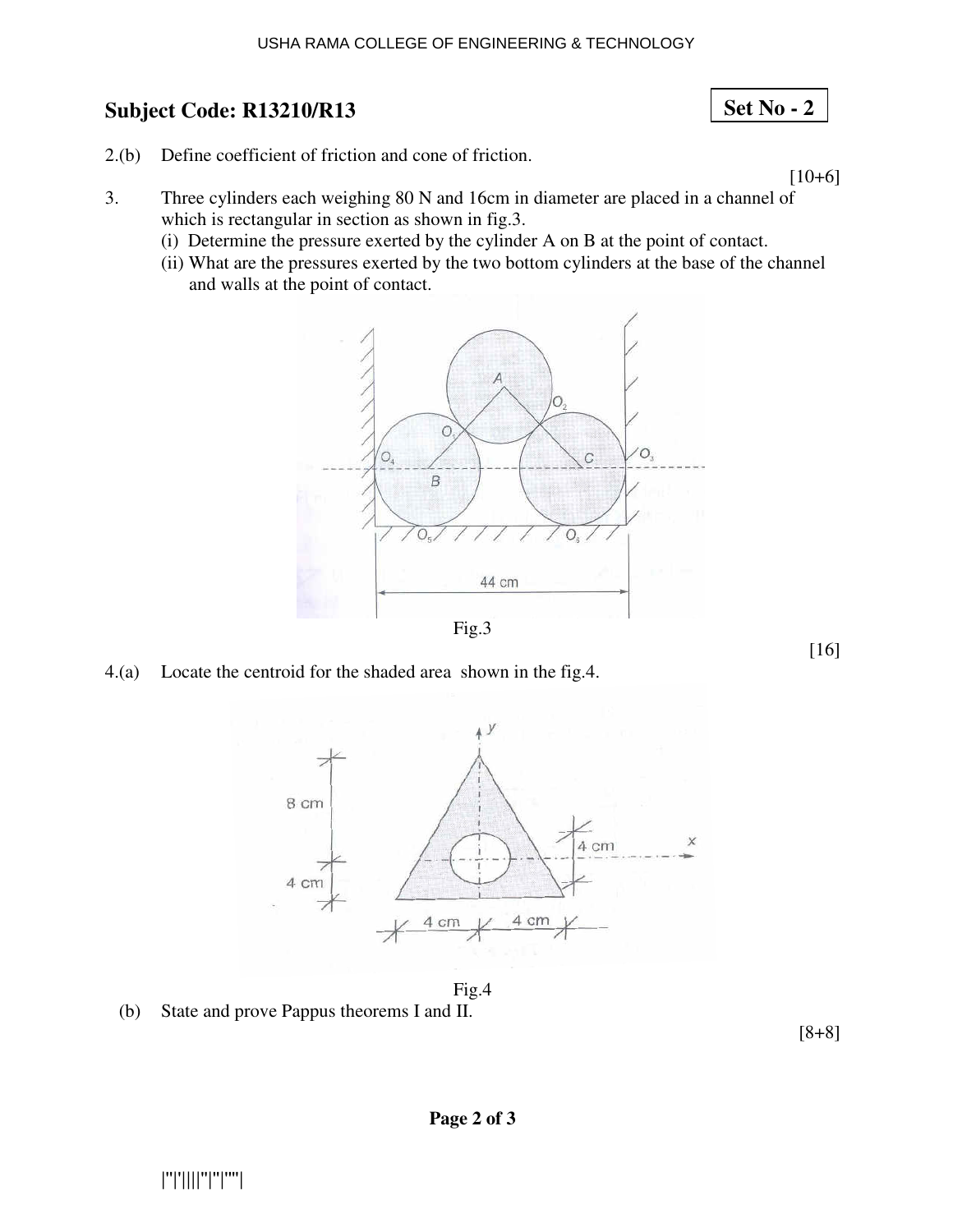## **Set No - 2**

5.(a) Calculate the product moment of inertia for an area shown in the fig.5.



Fig.5

(b) Find the mass moment of inertia of a thin rod of length L about its centroidal axes

[8+8]

6. For the system of connected bodies shown in fig.6, determine the velocity and distance moved by each block 8sec after release from rest and the tension in the string. Blocks A and B are 150N and 200N respectively. The coefficient of friction between block A and the contact surface is 0.26.





[16]

- 7.(a) Derive work energy equation for translation?
- (b) Explain the principle of conservation of energy.

[8+8]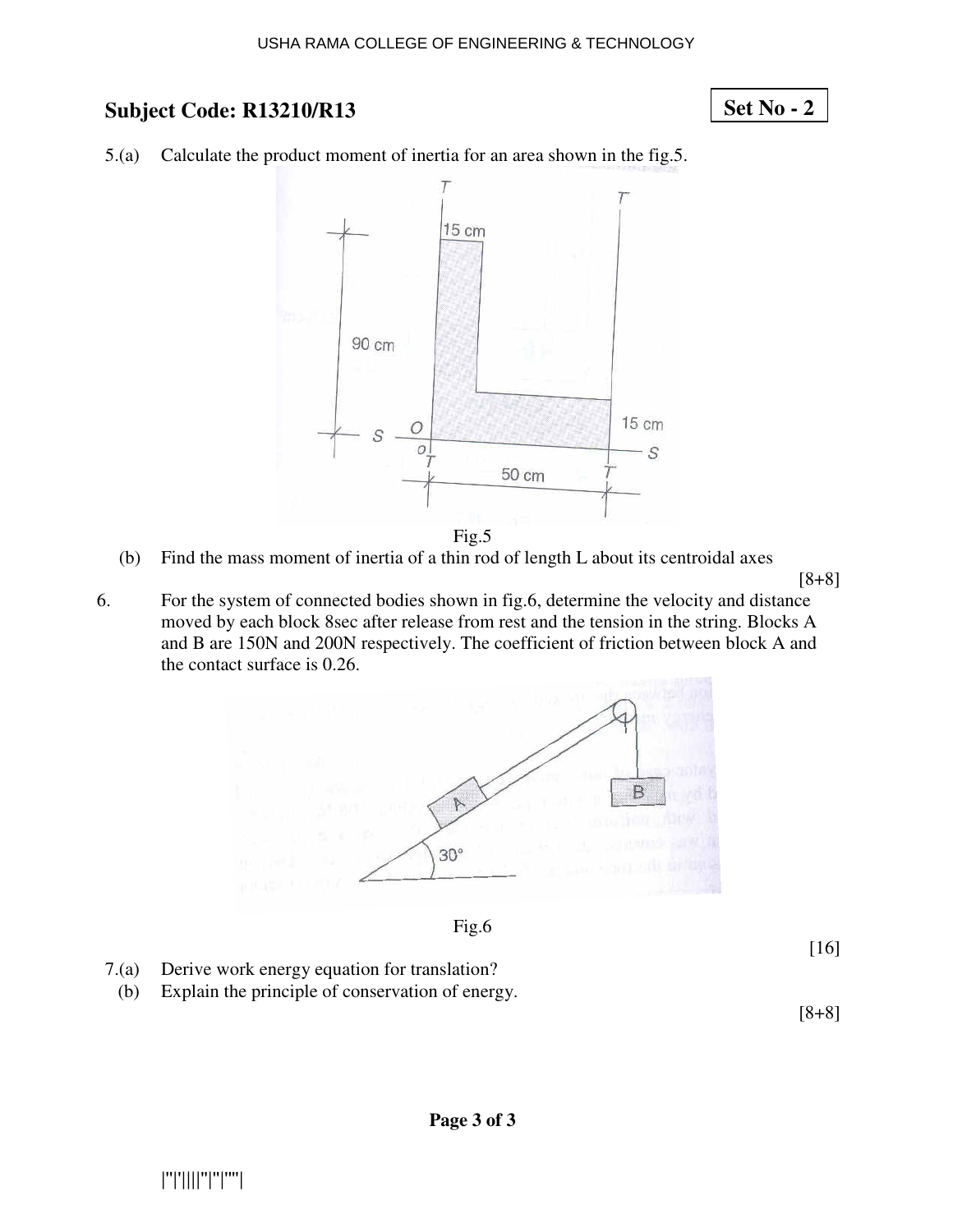## **Set No - 3**

# **I B. Tech II Semester Supplementary Examinations Feb. - 2015 ENGINEERING MECHANICS**

**(Common to ECE, EEE, EIE, Bio-Tech, E Com.E, Agri. E)** 

**Time: 3 hours** Max. Marks: 70

Question Paper Consists of **Part-A** and **Part-B** Answering the question in **Part-A** is Compulsory, Three Questions should be answered from **Part-B**

# \*\*\*\*\*

### **PART-A**

- 1.(i) State laws of friction.
	- (ii) Write the equations of equilibrium
	- (iii) Derive the centre of gravity of a 'T' section of web 10mm x 100mm and flange 10mmx100mm.
	- (iv) Find moment of inertia of a hollow circular section.
- (v) Derive the equation  $v^2 u^2 = 2as$ 
	- (vi) Derive the equation for the work done by a Torque.

 $[3+2+5+4+4+4]$ 

#### **PART –B**

2. A block weighing 5000N is to be raised by means of a  $12<sup>0</sup>$  wedge as shown in fig.1. Assume  $\mu =0.4$  for all the surfaces of contact. What is the horizontal force P that should be applied to raise the block? Weight of the wedge is 150N.



Fig.1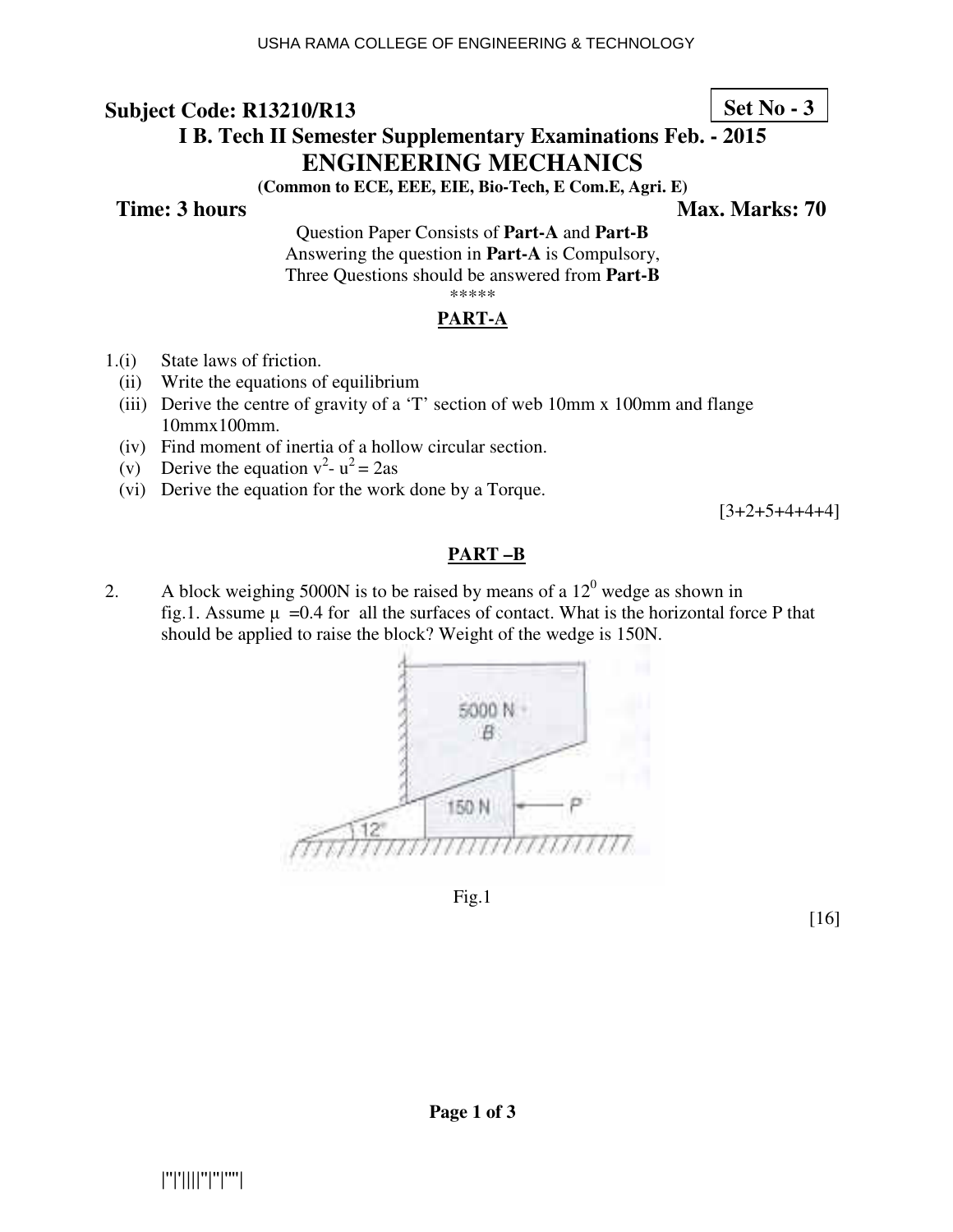**Set No - 3**

- 3. Three cylinders each weighing 120 N and 18cm in diameter are placed in a channel of which is rectangular in section as shown in fig.2.
	- (i) Determine the pressure exerted by the cylinder A on B at the point of contact.
	- (ii) What are the pressures exerted by the two bottom cylinders at the base of the channel and walls at the point of contact.





4.(a) Locate the centroid for the shaded area shown in the fig.3.



(b) State and prove Parallel Axis theorem.

[8+8]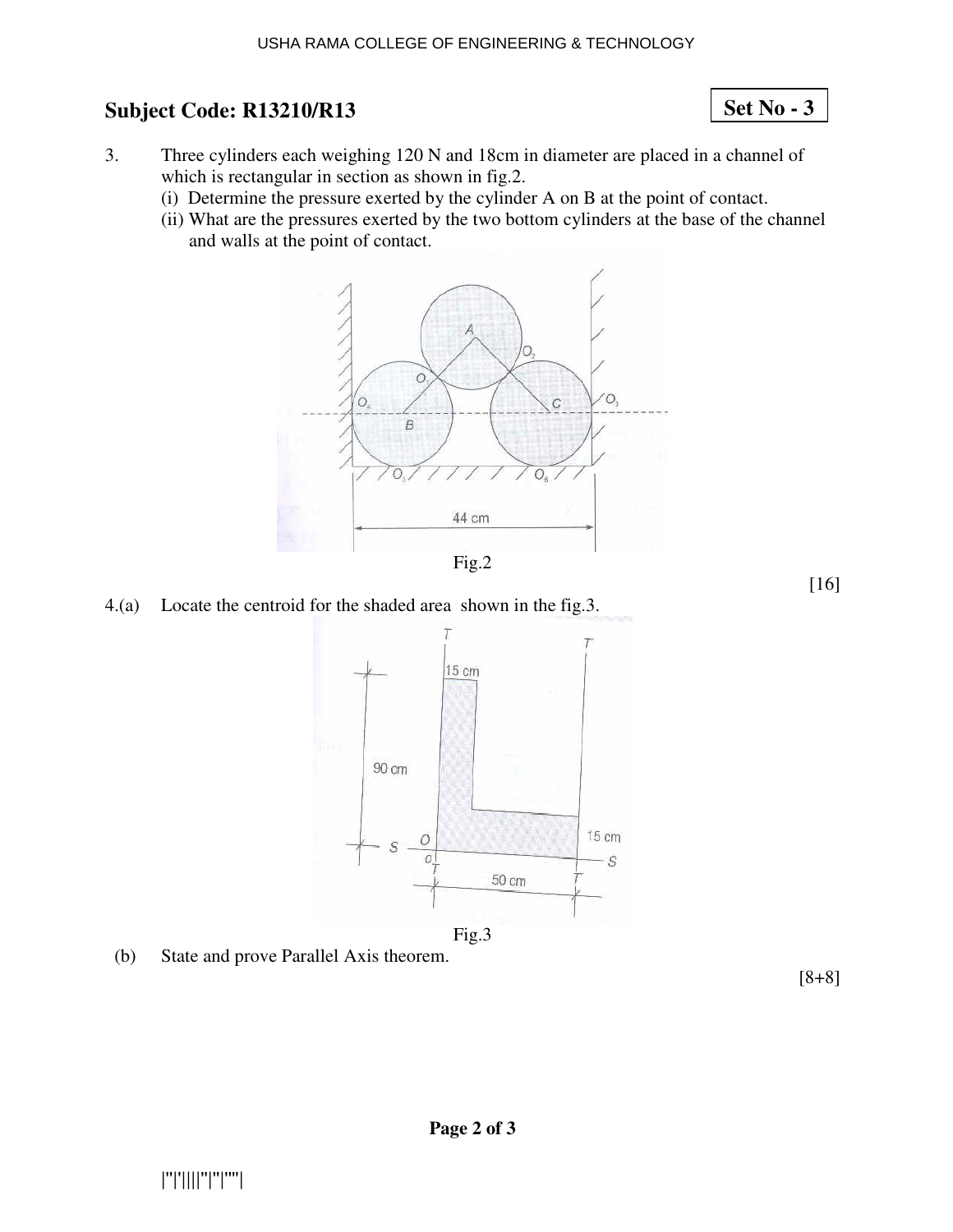**Set No - 3**

5. Find the area moment of inertia about the centroidal axes for the shaded area shown in the fig.4.



6. For the system of connected bodies shown in fig.5, determine the velocity and distance moved by each block 10 sec after release from rest and the tension in the string. Blocks A and B are 100N and 200N respectively. The coefficient of friction between block A and the contact surface is 0.26.





[16]

7. A bullet of mass 81gm and moving with a velocity 300m/s is fired into a block of wood and it penetrates to a depth of 10cm. If the bullet moving with the same velocity were fired into a similar piece of wood 5cm thick, with what velocity would it emerge? Also, find the force of resistance, assuming it to be uniform.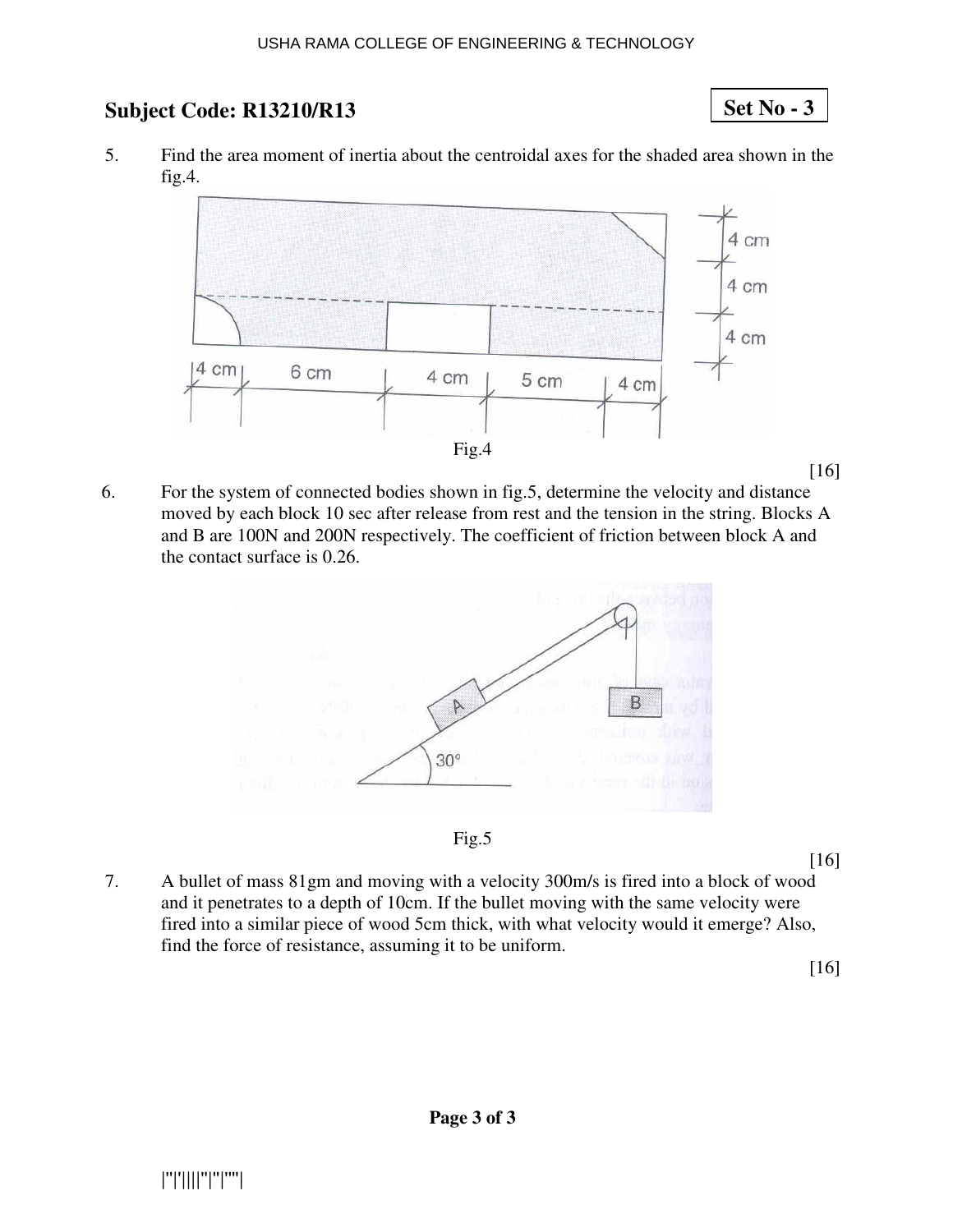# **I B. Tech II Semester Supplementary Examinations Feb. - 2015 ENGINEERING MECHANICS**

**(Common to ECE, EEE, EIE, Bio-Tech, E Com.E, Agri. E)** 

**Time: 3 hours** Max. Marks: 70

Question Paper Consists of **Part-A** and **Part-B** Answering the question in **Part-A** is Compulsory, Three Questions should be answered from **Part-B** \*\*\*\*\*

## **PART-A**

- 1.(i) Write about different types of friction.
	- (ii) What are the equilibrium conditions of a body applied with a system of non-concurrent, coplanar forces?
	- (iii) Derive the centre of gravity of a 'T' section of web 15mm x 150mm and flange 15mmx150mm.
	- (iv) Derive an expression for the moment of inertia of a triangular section about an axis passing through the C.G of the section and parallel to the base.
	- (v) Differentiate between kinematics and kinetics
	- (vi) Derive the equation for the work done by a Torque.

 $[3+2+5+4+4+4]$ 

### **PART –B**

2. Determine the horizontal force P required for wedge B to raise block A of weight 5000N as shown in fig.1. The coefficient of friction on all surfaces is equal to 0.4.



Fig.1

[16]

**Set No - 4**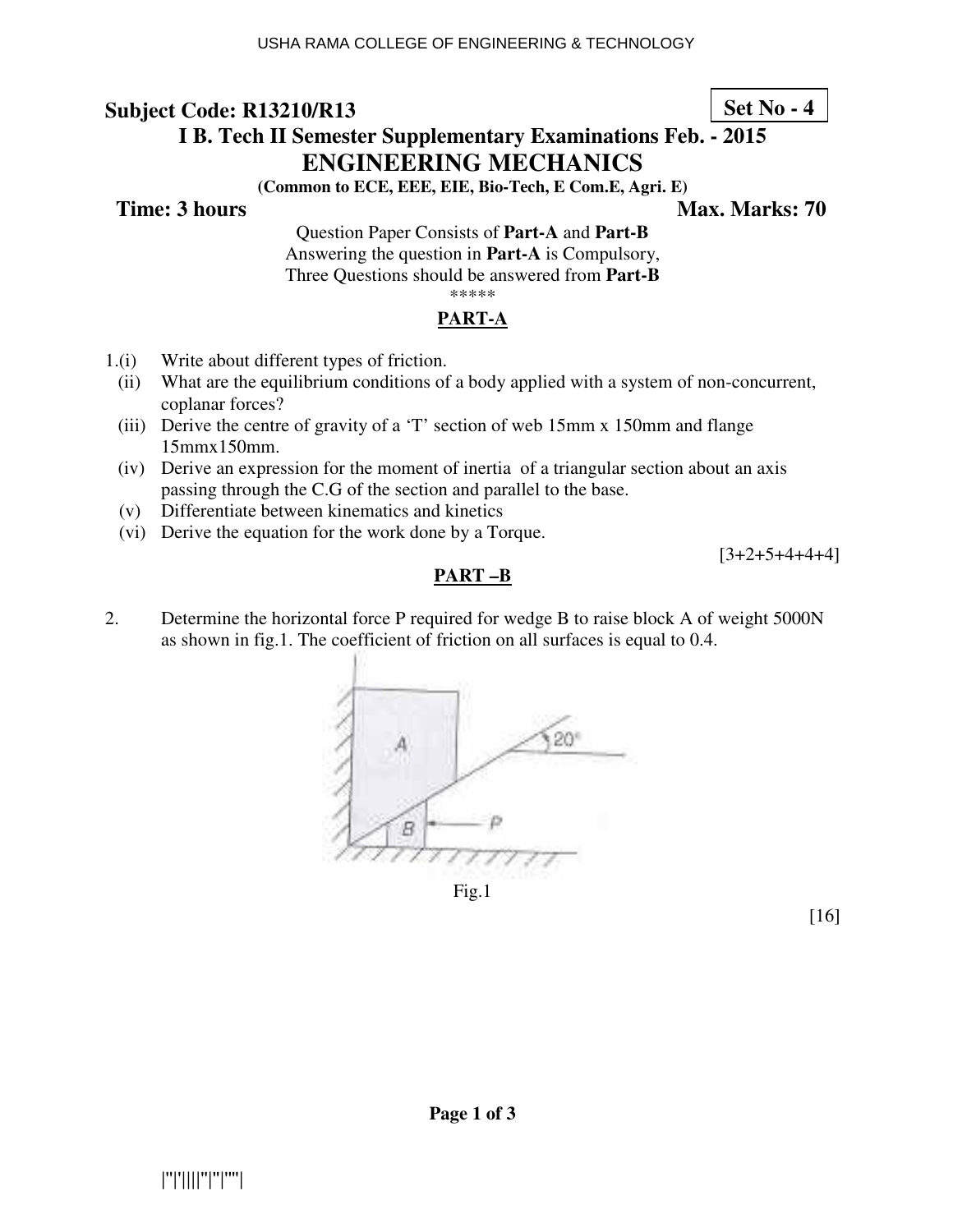#### 3. Two identical rollers, each weighing 120 N are supported by an inclined plane and a vertical wall as shown in fig.2. Determine the reactions at the points of supports A, B and C assuming all the surfaces to be smooth. Also find the reaction forces between the spheres.



Fig2.

[16]

**Set No - 4**

4.(a) Find C.G of the composite fig.3 given below



Fig.3

(b) State and prove Parallel Axis theorem.

[8+8]